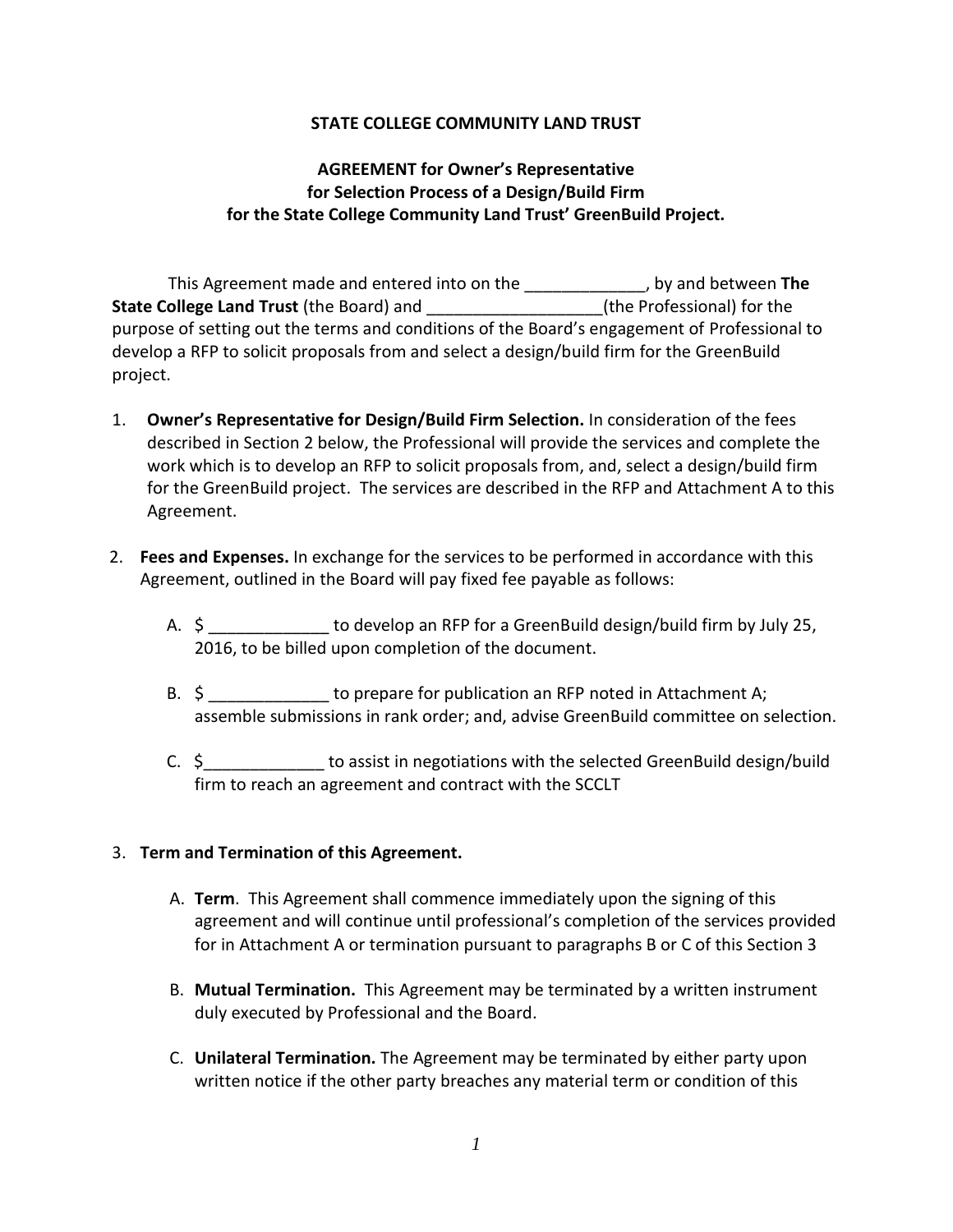Agreement and such breach remains uncorrected for thirty (30) days following written notice from the non-defaulting party specifying the alleged breach.

- D. **Obligations Upon Termination**. Upon termination of this Agreement for any reason, the parties shall have no further obligations pursuant to the terms of this Agreement, except the Board shall be obligated to pay Professional the installment payments through the date the termination date of this Agreement.
- 4. **Independent Contractor.** Professional and the Board are in an independent contractorcontractee relationship with each other in the performance of this Agreement and are not agents, employees, partners, joint venturers, or associates of one another. The employees or agents of one party will not be deemed or construed to be employees or agents of the other part for any purposes whatsoever
- 5. **Confidential Information**. During the term of this Agreement, the Board may disclose to Professional certain information and other data which are considered by the Board to be confidential. In order for such information and data to be considered confidential and subject to this Agreement, it shall be identified in writing at the time of the disclosure by an appropriate legend, marking, stamp or positive written identification on the face thereof to be confidential. Any confidential information which is disclosed by the Board to Professional orally or visually shall be identified as such by the Board to Professional orally at the time of disclosure and in writing within thirty (30) days after such oral or visual disclosure in order to be subject to this Agreement. Professional shall not, during the term of this Agreement or at any time thereafter, use or disclose confidential information or any portion thereof to any third party, except as such use or disclosure is reasonably necessary in connection with Professional's performance of its obligations under this Agreement or is consented to, in advance and in writing, by the Board.
- 6. **Arbitration**. Any and all disputes arising from or in connection with this Agreement shall be settled by mutual consultation between the parties in good faith as promptly as possible. If the parties shall be in disagreement about the interpretation of this Agreement, or about their respective rights and obligations hereunder, such disputes, if not amicably resolved, shall be resolved by arbitration in Centre County, Pennsylvania, in accordance with the applicable provisions of the American Arbitration Association. The decision of the arbitrator shall be final and unappealable and shall be filed as a judgment of record in any jurisdiction designated by the successful party or parties. The arbitrator shall assess the costs of arbitration to one or more of the parties as the arbitrator may direct. The parties agree that this Section has been included to rapidly and inexpensively resolve disputes between them, and this Section shall be grounds for dismissal of any court action commenced by any party. No arbitration commenced under this Section shall alter or in any way affect the obligations of the parties under this Agreement during such arbitration proceeding.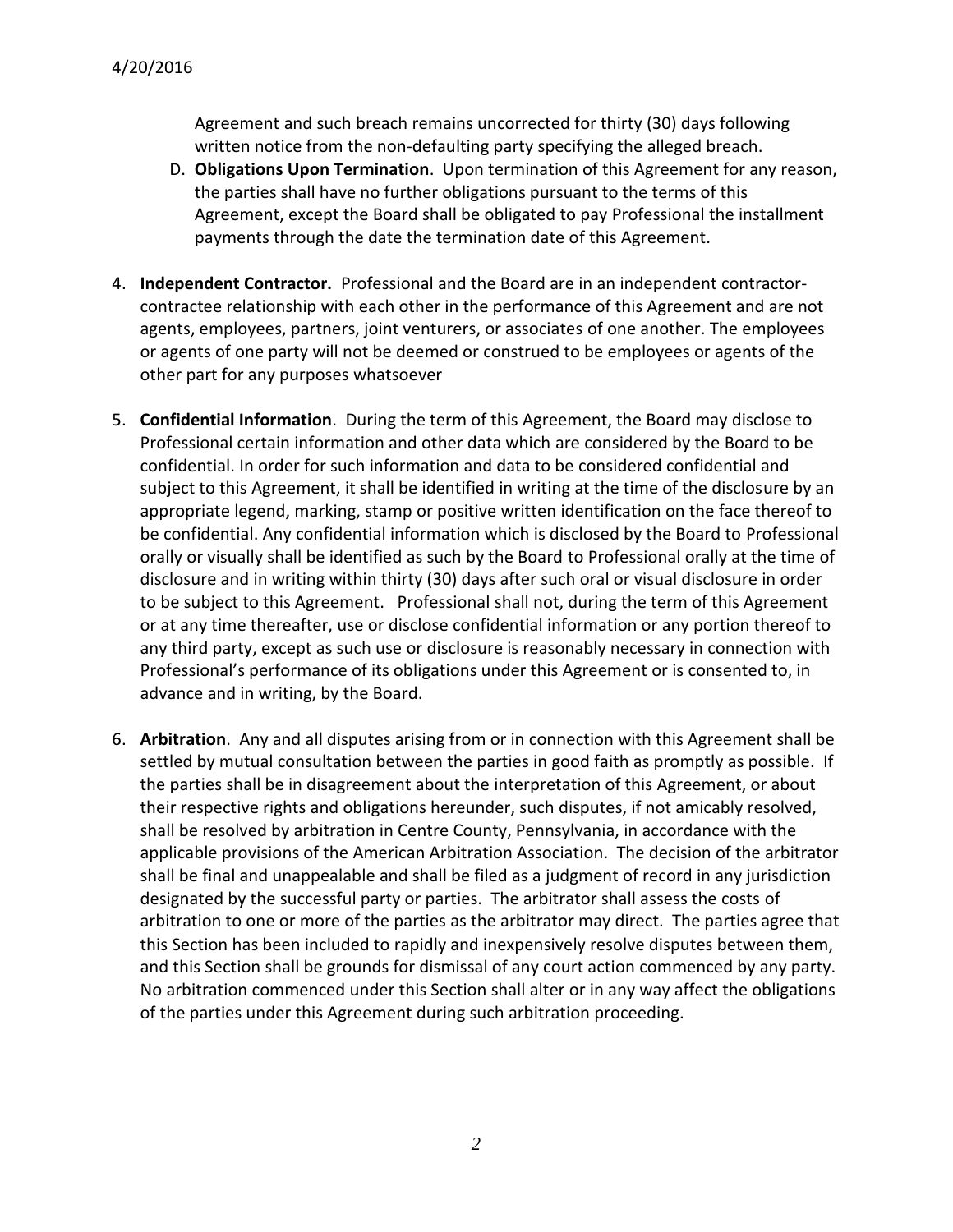### 7. **General Provisions.**

- A. **Agreement Binding on Successors**. This Agreement and its validity, construction, administration, and all rights hereunder, will be governed by the laws of the Commonwealth of Pennsylvania without regard to its conflict of laws provisions.
- B. **Severability**. In the event any part or clause of this Agreement will be held unenforceable, this Agreement will not fail, but the remainder of the Agreement will remain in full force and effect.
- C. **Entire Agreement**. This Agreement constitutes the entire agreement between the parties with respect to the subject matter hereof and supersedes all previous negotiations, representations, commitments and writings.
- D. **Modification of Agreement**. This Agreement may not be amended, released, discharged, rescinded or abandoned, except by a written agreement duly executed by each of the parties hereto.
- E. **Forbearance – No Waiver**. The forbearance or failure of any party hereto at any time to enforce any of the provisions of this Agreement will in no way constitute or be construed as a waiver of such provision or of any other provision hereof, nor in any way affect the validity of, or the right thereafter to enforce, each and every provision of this Agreement.
- F. **Successors and Assigns**. This Agreement shall be binding upon, and shall inure to the benefit of, the successors and permitted assigns of the parties hereto.
- G. **Assignment Restricted**. Neither party may assign this Agreement in whole or in part without the written consent of the other party, provided that Professional may contract with other parties to provide services hereunder subject to Board's prior approval.

[REMAINDER OF THIS PAGE INTENTIONALLY LEFT BLANK]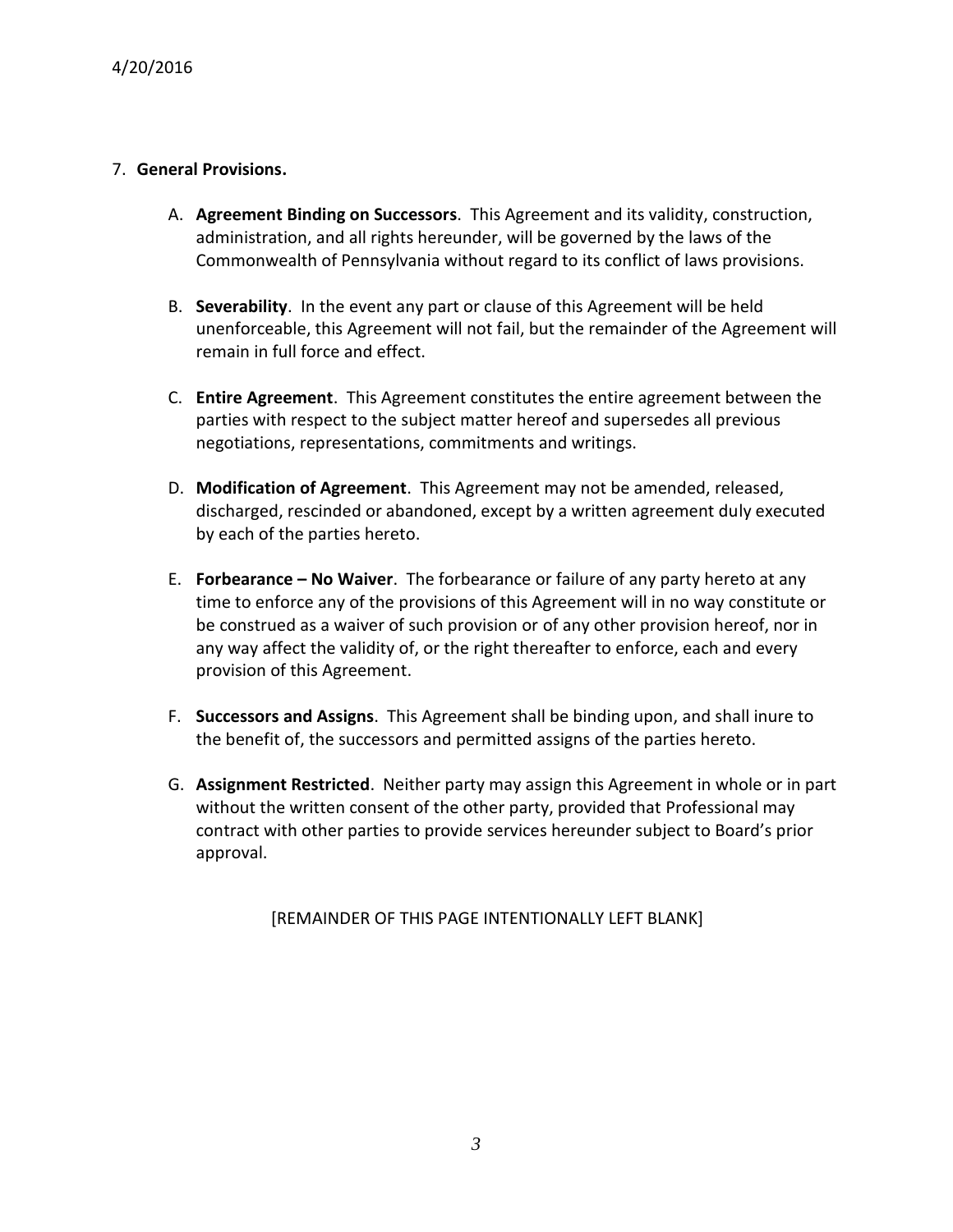IN WITNESS WHEREOF, the Board and Professional have duly executed this Agreement as of the day and year first above written.

**WITNESS:** BOARD Representative

| By:   |  |  |
|-------|--|--|
| Name: |  |  |
| Its:  |  |  |

PROFESSIONAL

| By:   |  |  |
|-------|--|--|
| Name: |  |  |
| Its:  |  |  |